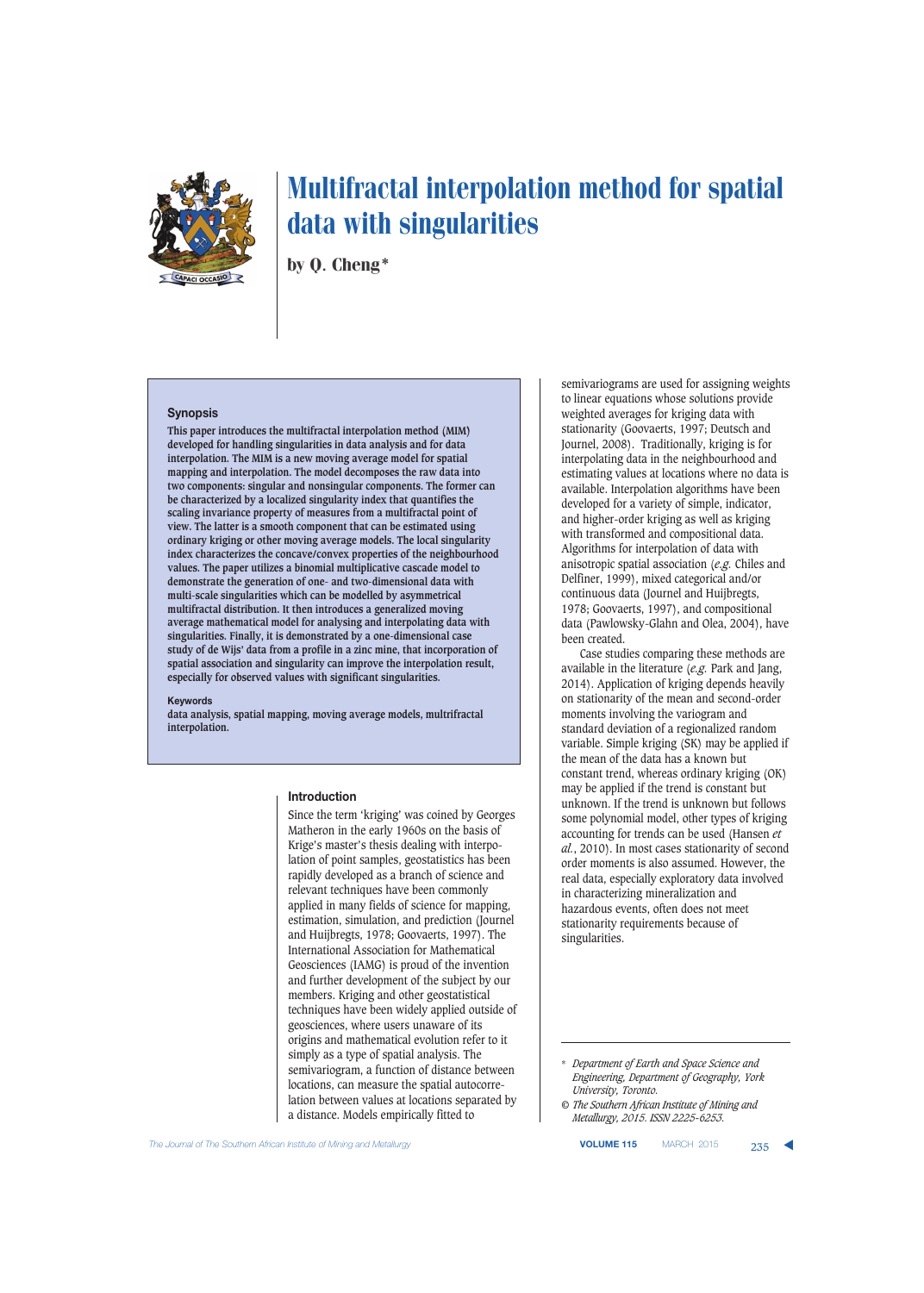A new approach is the multiple point geostatistics which is a new field of spatial and temporal analysis (Mariethoz and Caers, 2014). Multiple point geostatistics uses training images to quantify and to include structural information into stochastic simulation (Guardiano and Srivastava, 1993; Strebelle, 2002).

The multifractal interpolation method (MIM) based on multifractal theory (Cheng, 1999a, 2000) has been developed for the analysis and interpolation of data with singularities. Multifractal theory integrates both spatial association and local singularities and can enhance and retain the local structure properties (Cheng, 2006a,b). This paper introduces a generalized binomial multiplicative cascade process to demonstrate the generation of one- and two-dimensional data with multi-scale singularities which can be modelled by asymmetrical multifractal distribution. It will then introduce a generalized moving average mathematical model for analyzing and interpolating between data with singularities. Finally the method will be demonstrated by a onedimensional example.

## **Multiplicative cascade processes and multifractal distributions**

Singular physical, chemical, and biological processes can result in anomalous energy release, mass accumulation, or matter concentration, all of which are generally confined to narrow intervals in space or time (Cheng, 2007a). The end products of these nonlinear processes can be modelled as fractals or multifractals. Singularity is a property of nonlinear natural processes, examples of which include, but are not limited to, cloud formation (Schertzer and Lovejoy 1987), rainfall (Veneziano 2002), hurricanes (Sornette, 2004), flooding (Malamud *et al.*, 1996; Cheng 2008; Cheng *et al.*, 2009), landslides (Malamud *et al.*, 2004), forest fires (Malamud *et al.*,1996), earthquakes (Turcotte 1997), mineral deposits and related geochemical anomalies (Agterberg, 1995; Cheng *et al.*, 1994; Xie and Bao, 2004; Cheng and Agterberg, 2009), solar wind turbulence (Macek, 2007), DNA series (Rosas *et al.*, 2002), heat flow at the mid oceanic ridges (to be published by the author elsewhere) and landscape textures (Plotnick *et al.*, 1993). Multifractal modeling involves quantification of multi-scale singularities and various types of properties associated with spatial distribution of the singularities (Halsey *et al.*, 1986; Feder, 1988; Mandelbrot, 1989; Evertsz and Mandelbrot, 1992). This section introduces an asymmetrical cascade process that generates results with singularities characterized by asymmetrical multifractal models. There are several formalisms for describing multifractal distributions, one of which is the multifractal model based on the partition function (Halsey *et al.*, 1986). This model involves three functions: the mass exponent function or Renyi exponent  $\tau(q)$ , the coarse Hölder exponent  $\alpha(q)$ , and the fractal spectrum function  $f(\alpha)$  (Halsey *et al.*, 1986).

In order to demonstrate the singularities and their distributions in one- or two-dimendional data, I introduce the theories and concepts of multiplicative cascade processes (MCPs), which play a fundamental role in quantifying turbulent intermittency and other nonlinear processes (Schertzer and Lovejoy 1985, Schertzer *et al.* 1997). MCPs have been extensively discussed in the literature (*e.g.* Gupta

▲

and Waymire 1993, Over and Gupta 1996, Menabde and Sivapalan 2000; Serinaldi 2010). The model of de Wijs is a simple two-dimensional multiplicative cascade model (de Wijs 1951, Agterberg 2001, 2007a) described in terms of multiplicative canonical cascade processes (Lovejoy and Schertzer, 2007). Other modifications exist, *e.g.* a cascade model with functional redistribution rate (Agterberg 2007b); a two-dimensional cascade model with anisotropic partition (Cheng 2005); a generalized two-parameter binomial multiplicative model as proposed by Koscielny-Bunde *et al.* (2006) and applied for describing multifractal spectra of runoff time series; a three-parameter binomial multifractal model proposed by Macek (2007) and applied to characterize solar wind turbulence data based on a generalized two-scale weighted Cantor set for characterizing asymmetrical multifractal distribution; a two-dimensional cascade model with variable and conditional dependence partition (Cheng, 2012); and a five-parameter binomial multiplicative cascade model has been recently proposed by the author (Cheng, 2014) for describing fundamental multifractal indices characterizing asymmetrical multifractal distribution of real-world data.

The five-parameter generalized multiplicative cascade processes involve the partitioning of with a length L (e.g. in unit of meter) into h equal segments of which  $m_1$  receive  $d_1$ ( $> 0$ ) and m<sub>2</sub> receive d<sub>2</sub> ( $> 0$ ) proportion of mass in the previous segment, respectively, where  $m_1 + m_2 \leq h$ . For a closed system with preservation of unit measure (*e.g*. with total mass M),  $d_1 + d_2 = 1$ . Otherwise,  $d_1 + d_2 < 1$  or  $d_1 + d_2$ > 1, corresponding to a loss or gain of mass during the cascade process, respectively. At the nth partition, the segment length will be  $\varepsilon_n = L(1/h)^n$ ; the segments are subject to k times segments with measure  $d_1/m_1$  and n - k times segments with measure  $d_2/m_2$ , and thus the measures of these segments are '<sub>K</sub> =  $M(d_1/m_1)^k(d_2/m_2)^{n-k}$ . Therefore, the numbers of segments with '<sub>k</sub> will be  $N_k = m_1^k m_2^{n-k} {n \choose k}$ . Letting n →∞, we can find series of n and k with  $k = \xi n$ ,  $0 \le \xi$  $\leq$  1, where  $\xi$  is independent of n or k. We then obtain the following relationships

$$
\mu_k(\varepsilon_n) = M[(d_1/m_1)^{\xi} (d_2/m_2)^{1-\xi}]^n = \frac{M}{L^{a(\xi)}} \varepsilon_n^{\alpha(\xi)} \quad [1]
$$

where  $\alpha$  is the coarse Hölder exponent which quantifies the singularity of the distribution of '

$$
\alpha(\xi) = -\frac{\xi \log(d_1 / m_1) + (1 - \xi) \log(d_2 / m_2)}{\log h} \quad [2]
$$

and the subset of segments with singularity  $\alpha$  is an intertwined set which is a fractal with fractal dimension  $f(\alpha)$ . The number of segments in each of the intertwined fractals can be expressed as

$$
N_k(\varepsilon_n) = \varepsilon_n^{-r(\alpha)} \tag{3}
$$

where  $f(\alpha)$  is the fractal dimension spectral function, which can be expressed as

 $\hat{f}$ 

$$
\left(\alpha\right) = -\frac{\xi \log\left(\frac{\xi}{m_1}\right) + \left(1 - \xi\right)\log\left(\frac{1 - \xi}{m_2}\right)}{\log h} \tag{4}
$$

**The Journal of The Southern African Institute of Mining and Metallurgy**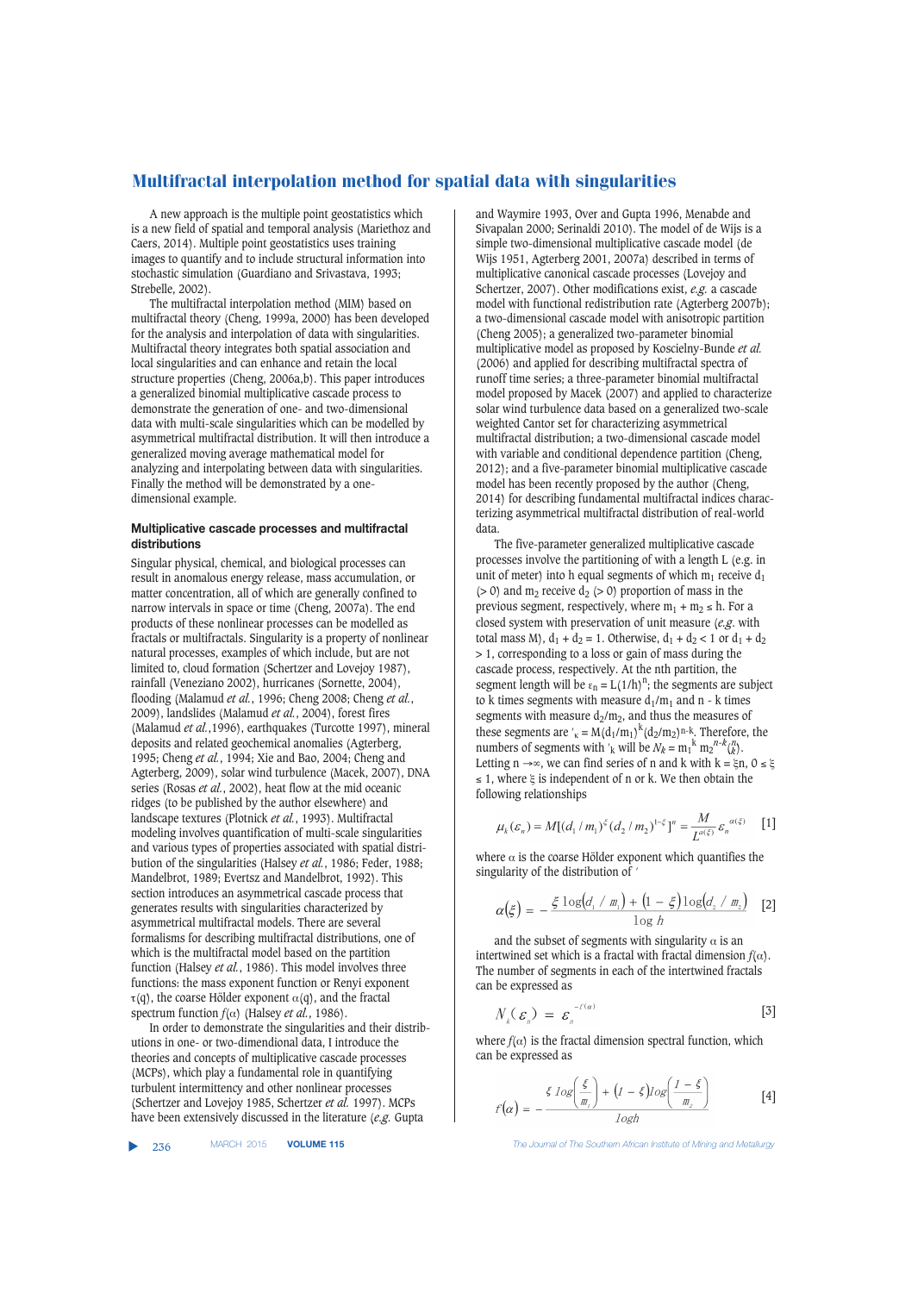It can be seen from Equations [1] to [4] that both the measure  $\frac{1}{k}$  and N<sub>k</sub> follow power-law relationships at scale  $\varepsilon_n$ . Since the value of  $\xi$  falls within the range [0, 1], the value of the singularity index takes any value between  $\alpha_{\min}$  and  $\alpha_{\max}$ following the linear relationship between  $\alpha(\xi)$  and ξ:

$$
\alpha(\xi) = \xi \alpha_{\text{max}} + (1 - \xi) \alpha_{\text{min}} = \xi (\alpha_{\text{max}} - \alpha_{\text{min}}) + \alpha_{\text{min}} \quad [5]
$$

where the maximum and minimum values of singularity  $\alpha$ are  $\mathcal{L}$ 

$$
\alpha_{\scriptscriptstyle \text{max}} = -\frac{\log(d_{\scriptscriptstyle \perp}/m_{\scriptscriptstyle \perp})}{\log h}, \ \alpha_{\scriptscriptstyle \text{min}} = -\frac{\log(d_{\scriptscriptstyle \perp}/m_{\scriptscriptstyle \perp})}{\log h} \qquad \qquad \text{[6]}
$$

assuming  $d_1/m_1 > d_2/m_2$ ; otherwise, the two extremes will be reversed. Accordingly, the corresponding fractal dimensions with special singularities are shown to be

$$
f(\alpha_{\max}) = \frac{\log m_{\lambda}}{\log h}, \ f(\alpha_{\min}) = \frac{\log m_{\lambda}}{\log h}
$$
 [7]

The multifractality and symmetry of the multifractal distribution can be characterized by the asymmetry and multifractality indices

$$
\Delta \alpha_{\scriptscriptstyle \text{max-min}} \; = \; -\frac{\log \left( \frac{d_1 \cdot m_1}{d_2 \cdot m_2} \right)}{\log h}, \; R \; = \; \frac{\Delta \; \alpha_{\scriptscriptstyle \text{L}}}{\Delta \; \alpha_{\scriptscriptstyle \text{P}}} \; = \; \frac{\text{m}_2}{\text{m}_1} \qquad \, [8]
$$

The asymmetry index corresponds to the ratio of the values  $m_2$  and  $m_1$ ; whereas the multifractality is proportional to the ratio of average measures,  $(d_1/m_1)/(d_2/m_2)$ .

## **Singularities and nonstationarity**

The singularity in the multifractal model introduced in the previous section characterizes how the statistical behaviour varies as the measuring scale changes. For example, at some locations the mean value calculated from the neighbourhood values might be independent of the size of the vicinity within which the values are averaged. In other cases, the mean value might proportionally depend on the size of the vicinity. The former case represents nonsingular location but the latter is for singular location. Singularity property has been commonly observed in geochemical and geophysical quantities (Cheng *et al.*, 1994). Generally speaking, as the size of segment  $\varepsilon_n \to 0$  (n  $\to \infty$ ), then the measure defined for each segment (Equation [1]) tends to zero and the number of segments tends to infinity. In order to explain the singularity of geochemical and geophysical quantities according to the notation of the multifractal model shown in Equations [1]–[7], the 'fractal density' of measure with singularity ( $\alpha$ ) is defined by the author as the ratio of mass  $'(ε_n)$  over scale  $\varepsilon_n^{\alpha}$  which can be calculated as follows:

$$
\rho_{\alpha}(\varepsilon) = \mu(\varepsilon) / \varepsilon^{\alpha} = M / L^{\alpha}
$$
 [9]

the new fractal density  $\rho_{\alpha}$  has a unit of M over the unit of  $L^{\alpha}$ , for example, g/m<sup>o.3</sup>.

$$
\rho(\alpha) = \mu(\varepsilon)/\varepsilon = \rho_{\alpha}\varepsilon^{\alpha - 1} = \rho_{\alpha}\varepsilon^{-\Delta\alpha} \tag{10}
$$

where  $\alpha = 1$  -  $\alpha$  represents an index quantifying the local singularity of the measure at locations with singularity  $\alpha$ . The ordinary density  $\rho$  can be decomposed into two components: fractal density  $\rho_{\alpha}$  and  $\varepsilon^{-\alpha}$ , the former is independent of scale ε whereas the latter dependent on the

**The Journal of The Southern African Institute of Mining and Metallurgy <b>VOLUME 115 VOLUME 115 MARCH 2015** 237

scale. The former component is a non-singular component and the latter is singular component if the singularity index  $\alpha \neq 0$ . The inconvenience property of the measure with following singularity properties implies nonstationarity of the measure or the density (Cheng, 1999a):

(1)  $\alpha = 1$  or  $\alpha = 0$ , if  $\rho(\varepsilon) = constant$ , independent of scale size ε

(2)  $\alpha$  < 1,  $\alpha$  > 0, if  $\rho(\varepsilon)$  is a decreasing function of  $\varepsilon$ , which normally implies the 'convex' property of  $'(ε)$  at the location with  $\alpha$ 

(3) α > 1, ′α < 0, if ρ(ε) is an increasing function of ε, which normally implies the 'concave' property of  $'(ε)$  at the location with α.

Therefore, the  $\alpha$ -values as the fractal dimension of the fractal density ( $\Delta \alpha$  – value as the co-dimension) can be used to characterize the nonlinear structural property of the measure  $'(ε)$ . This approach has already been used for texture analysis of remote sensing Landsat TM images (Cheng, 1997b, 1999c), in multifractal interpolation of geochemical concentration values for mineral exploration (Cheng, 1999a, 2000a, 2000b), in well log curve reconstruction (Li and Cheng, 2001), flood event modelling (Cheng *et al.*, 2009), in hyperspectral image analysis (Neta *et al.*, 2010), faults and geochemistry (Wang *et al.*, 2013), and in geochemical element concentration mapping (Chen *et al.*, 2007; Zuo *et al.*, 2009).

In order to introduce how singularities can be included in data interpolation, we here introduce the following scaleinvariant property of the measure,  $'(ε)$  and density,  $ρ(ε)$ . Due to the properties of power-law type functions we can associate the densities at two different scales ( $\varepsilon_n$  and  $\varepsilon_m$ ) as follows

$$
\rho_{k}(\varepsilon_{n}) = \left(\frac{\varepsilon_{n}}{\varepsilon_{n}}\right)^{-\Delta\alpha} \rho_{k}(\varepsilon_{n})
$$
\n[11]

The MIM to be introduced in the next section is developed according to the scale invariance property (Equation [11]).

## **MIM incorporating spatial association and singularity**

Statistical properties derived at one scale may be used to estimate properties at another scale on the basis of the scaling property (Cheng, 1999a, 2000). The main purpose of data interpolation, including kriging, is to estimate values at unknown locations based on the neighbourhood values and their spatial association with the value being estimated. Spatial association represents a type of statistical dependency of values at separate locations. If the value at a location (x) is considered as the realization of a regionalized random variable  $Z(x)$ , the spatial association or variability can be measured by means of the variogram

$$
2\gamma(x, h) = E\{[Z(x) - Z(x+h)]^2\} \qquad [12]
$$

where the semivariogram  $\gamma(x, h)$  is a function of vector distance  $h$  separating locations x and  $x + h$ , measuring the symmetrical variability between  $Z(x)$  and  $Z(x + h)$ . Under an assumption of second-order stationary, the semivariogram (Equation [12]) becomes a function of *h* that is independent of location x. This strong assumption on the nature of the regionalized random variable is generally required in kriging. Equation [12] has been commonly used for structural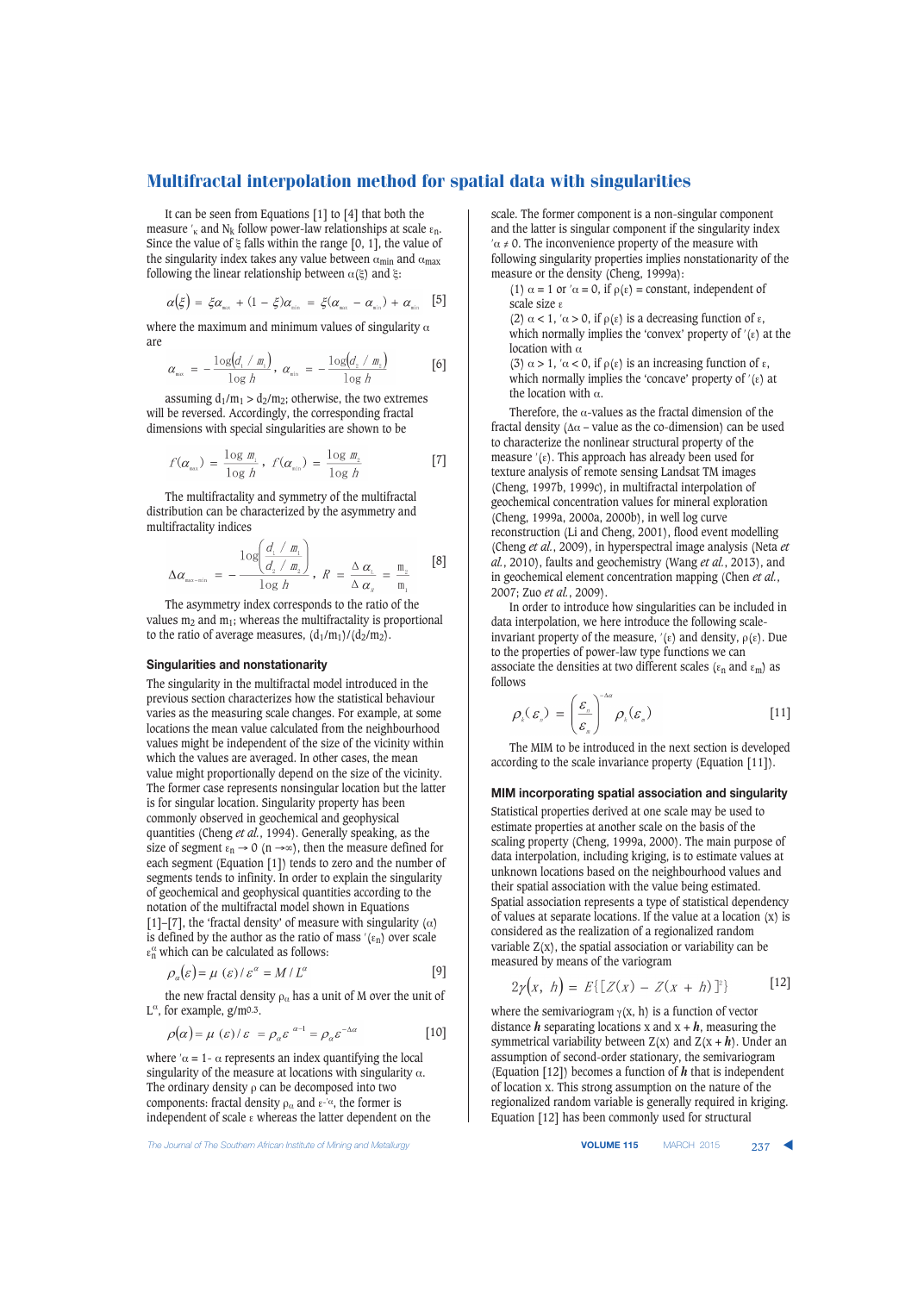analysis and interpolation in geostatistics (Journel and Huijbregts, 1978). It has also been applied for texture analysis in image processing (Atkinson and Lewis, 2000; Herzfeld and Higginson, 1996).

To incorporate both spatial association and singularity in supporting the interpolation model based on Equation [11], the following average density within a small vicinity  $\vert (x_0, \varepsilon) \vert$ around location  $x_0$  with linear size ε was defined by Cheng (2006)

$$
\rho\left(\varepsilon,\quad X_{_0}\right) = E_{_{X\in\Omega\left(X_{0},\varepsilon\right)}}\left\{Z(X)\right\} \tag{13}
$$

Assume that Equation [11] holds true within a range of window sizes,  $\epsilon \leq \epsilon \leq \epsilon_{\text{max}}$ . Then the average density  $\rho(\epsilon, x_0)$ within the window  $\mid$  (x<sub>0</sub>,  $\varepsilon$ ), where it may not contain samples with observed values, can be associated with the average density within the larger window  $\mid$  (x<sub>0</sub>,  $\varepsilon_{\text{max}}$ ) where it contains samples with observed values and can be estimated by kriging as follows:

$$
\rho(\varepsilon, x_0) = \left(\frac{\varepsilon}{\varepsilon_{\max}}\right)^{-\Delta\alpha(x_0)} \sum_{x_i \in \Omega(x_0, \varepsilon_{\max})} \lambda_{i0} Z(x_i) \qquad [14]
$$

Equation [14] is a general weighted average model that can be used to estimate the value at the centre of  $\rho(\varepsilon, x_0)$ from the neighbourhood values within  $\mid$  (x<sub>0</sub>,  $\varepsilon_{\text{max}}$ ) (Cheng, 1999a, b, 2006). Since the above discussions are valid for all dimensions and here we will use E to present the dimension of problem, E=1, 2, 3 stand for 1D, 2D and 3D problems. It has the following properties :

- (1) If it does not show singularity,  $\alpha = E$  or  $\alpha = 0$ , then Equation [14] reduces to the ordinary moving average function that has been used commonly in kriging and other data interpolation methods
- (2) If all locations show the same singularity strength with  $\alpha$  = constant or  $\alpha$  = constant, then Equation [14] becomes the same as the ordinary moving average function used in kriging and other methods
- (3) If the singularity varies from location to location,  $\alpha \neq$  constant or ' $\alpha \neq$  constant, then Equation [14] is equivalent to the ordinary moving average function multiplied by a scale ratio factor, (ε / ε<sub>max</sub>)- $\Delta \alpha$ , with three possible situations given  $ε < ε<sub>max</sub>$ :

$$
(\varepsilon/\varepsilon_{\max})^{-\Delta\alpha} = \begin{cases} > 1, & \text{if } \Delta\alpha > 0 \\ = 1, & \text{if } \Delta\alpha = 0 \\ < 1, & \text{if } \Delta\alpha < 0 \end{cases}
$$
 [15]

These properties indicate that if the data used for interpolation satisfies a multifractal distribution, then Equation [14] must be used as an extended form of the ordinary weighted averaging model. In this case, the scale ratio factor modifies the ordinary average in such a way that if there is positive singularity with ' $\alpha > 0$ , then the new result is to be increased by a factor (Equation [15]), whereas if ' $\alpha$  < 0, then the new result is reduced by a factor (Equation [15]). This modification is reasonable because  $\alpha > 0$  and  $\alpha < 0$  correspond to convex and concave properties of the surface  $\rho(\varepsilon, x_0)$  around the location  $x_0$ , respectively.

The new model (Equation [14]) not only describes the spatial association reflected in the calculation of the weight  $\lambda$ , but also incorporates the singularity characterized by the singularity index  $\alpha$ . The new model therefore has two

▲

obvious advantages: it not only improves the accuracy of the interpolated results but also retains the local structure of the interpolation map. The latter property is essential for geochemical and geophysical data processing and for pattern recognition. This will be demonstrated using the assay values from the Pulacayo sphalerite-quartz vein in Bolivia studied by De Wijs (1951).

### **Analysis of de Wijs's Bolivia sphalerite data**

De Wijs (1951) studied assay values from the Pulacayo sphalerite-bearing quartz vein in Bolivia. Along a drift 118 channel samples had been collected at 2.00 m intervals (Figure 1A). These values have been analysed by multifractal modeling and spatial analysis (Cheng and Agterberg, 1996; Cheng, 1997b) and they can be approximated by fiveparameter binomial multiplicative cascade models (Cheng, 1999c, 2014). The fractal dimension spectra of the distribution of de Wijs's zinc values are estimated by the gliding window method with order of moment ranging from -20 to 20 and cell size ε ranging from 2 m to 30 m (Cheng, 1999c) (Figure 2) and fitted by the five-parameter binominal multiplicative cascade model (Cheng, 2014) (seen in Figure 2). The estimated values of  $f(\alpha)$  are as follows

$$
h = 2.1, m_1 = 1, m_2 = 1.1
$$
  
\n
$$
d_1 = 0.38, d_2 = 0.63
$$
  
\n
$$
\alpha_{\text{max}} = 1.30, \alpha_{\text{min}} = 0.75, f(\alpha(0)) = 1.00
$$
  
\n
$$
f(\alpha_{\text{max}}) = 0, f(\alpha_{\text{min}}) = 0.13, \alpha(0) = 1.013
$$
  
\nTherefore.

 $\Delta \alpha_{\text{\tiny max-min}} = \alpha_{\text{\tiny max}} - \alpha_{\text{\tiny min}} = 0.75$  and R = 1.1.



**Figure 1—Multifractal interpolation of de Wijs's zinc values (de Wijs, 1951). (A) Observed values %Zn; (B) singularity α-values estimated by multifractal interpolation method; (C) correlation coefficients associated with the estimation of the α-values; and (D) interpolated results for zinc values. Blue dots represent the observed values; red and yellow lines present the results obtained by moving averaging method and the multifractal interpolation method, respectively**

238 MARCH 2015 **VOLUME 115** *The Journal of The Southern African Institute of Mining and Metallurgy*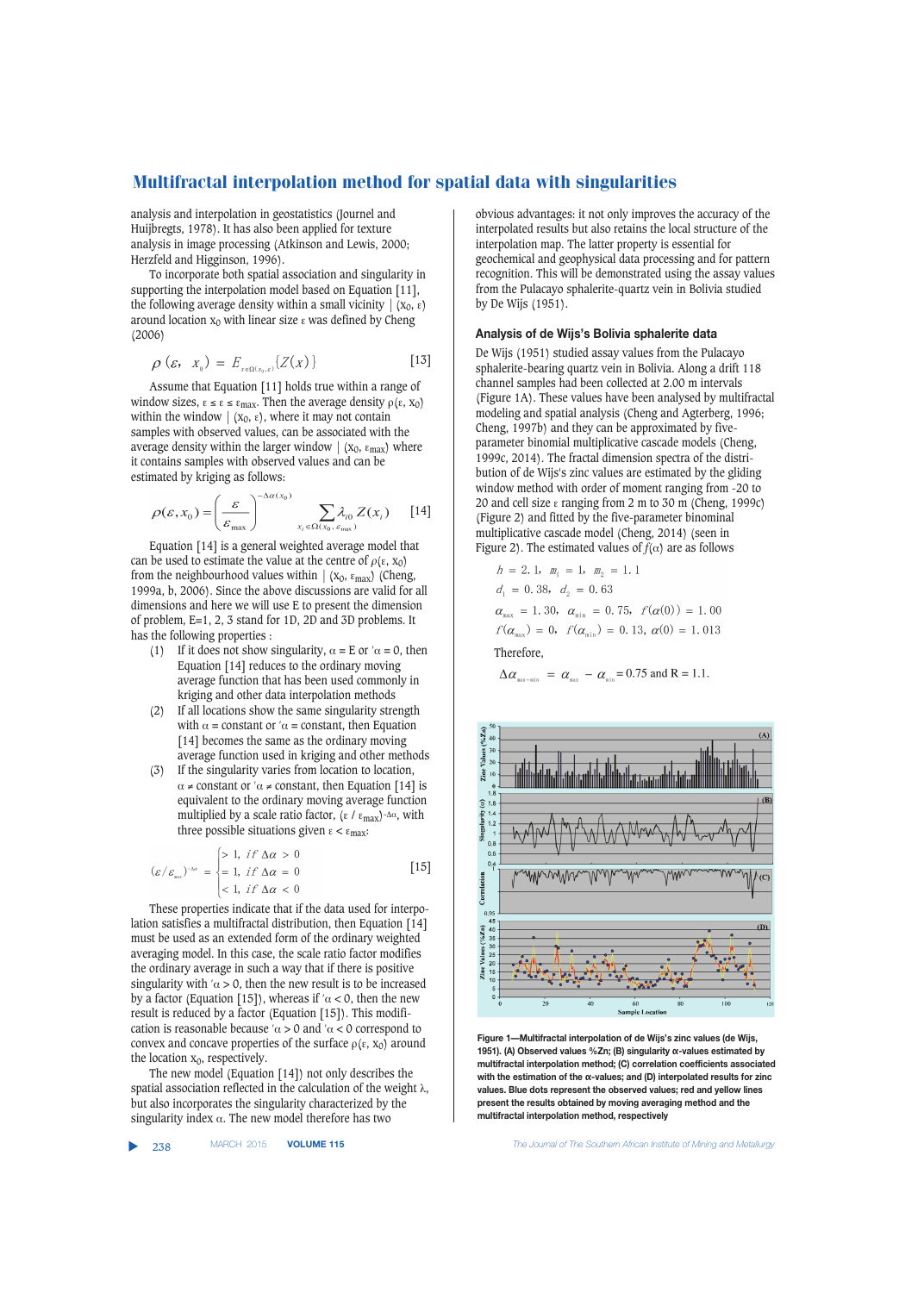

**Figure 2 – Results showing fractal dimension functions (dots) calculated for de Wijs's zinc values by means of gliding box method (Cheng, 1999)** and binomial multiplicative cascade model with  $m_1=1$ ,  $m_2=1.1$ ,  $h = 2.1$ ,  $d_1$  = 0.38 and  $d_2$  = 0.63. <sup>'</sup> $\alpha_{\text{max-min}}$  = 0.75, ' $\tau$  = 0.033 and R = 1.1

The results indicate that the distribution follows a multifractal model that is nearly symmetrical ( $\Delta \alpha_{\text{max}}$  - min  $> 0$ ).

In order to show the distribution of singularity and the data interpolation results, Figure 1B shows the resulting distribution of singularity values calculated for the data and the correlation coefficients associated with the linear model fitted after double log-transformation of measure and scale. It shows that the estimated values of  $\alpha$  are within a range from 0.6 to 1.4 with correlation coefficients greater than 0.975 (Figure 1C). Figure 2D illustrates the interpolated and reconstructed results obtained by means of MIM and moving averaging. The yellow line represents the results obtained using MIM with window size 20 m (10 point values) and the thicker red line represents the results obtained using the averaging technique with window size 6 m (two to three point values). The blue dots represent the observed data. Comparing the results obtained using MIM and moving averaging shows that MIM provides better results not only with smaller fitting errors for the observed data, but also that localized multifractality of the data is preserved.

### **Discussion and conclusions**

It has been demonstrated that the multifractal distribution generated by binomial multiplicative cascade processes has multiple singularities that can be quantified by singularity index and fractal dimension spectrum. According to MIM, the singularity of multifractally distributed data can be used in data interpolation for mapping purposes with the localized structural properties (multifractality) preserved. The model used in MIM can be considered as an extended form of the ordinary moving average or weighted average used in various data interpolation methods, including inverse distance weighting and kriging. For most quantities in exploration geochemistry showing singularities, in order to retain the localized structural property, the multifractal interpolation method can be used to extend the ordinary moving average techniques, including ordinary kriging.

Since the singularity can be estimated using various methods, for example, integration of multiple patterns by weights of evidence method (Cheng, 2012) and other

anisotropic cascade processes (Cheng, 2004), more general structural property and generalized self-similarity characterized by the singularity can be incorporated in the data interpolation. The multifractal interpolation based on prior knowledge and training images should be further explored

## **Acknowledgements**

The author wishes to thank Professor Richard Minnitt for accepting this paper for the Danie Krige Commemorative Volume. Thanks are due to Dr Frits Agterberg and Dr Zhijun Chen for their critical review of the paper and constructive comments. This research has been jointly supported by a research project on 'Quantitative models for prediction of strategic mineral resources in China' (201211022) by China Geological Survey, and by NSERC Discovery Research 'Research and development of multifractal methods and GIS technology for mineral exploration and environmental assessments' (ERC-OGP0183993).

#### **References**

- AGTERBERG, F.P. 1995. Multifractal modeling of the sizes and grades of giant and supergiant deposits. *International Geology Review*, vol. 37. pp. 1–8.
- Agterberg, F.P. 2001. Multifractal simulation of geochemical map patterns. *Geologic Modeling and Simulation: Sedimentary Systems*. Merriam, D.F. and Davis J.C. (eds.). Kluwer, New York. pp. 327–346.
- AGTERBERG, F.P. 2005. Application of a three-parameter version of the model of de Wijs in regional geochemistry. *GIS and Spatial Analysis*. *Proceedings of IAMG2005*, Toronto. Cheng, Q. and Bonham-Carter, G.F. (eds.). International Association for Mathematical Geosciences., Kingston, ON, Canada. pp. 291–296.
- AGTERBERG, F.P. 2007a. New applications of the model of de Wijs in regional geochemistry. *Mathematical Geology*, vol. 39. pp. 1–26.
- AGTERBERG, F.P. 2007b, Mixtures of multiplicative cascade models in geochemistry. *Nonlinear Processes in Geophysics*, vol. 14. pp. 201–209.
- ATKINSON, P.M. and LEWIS, P. 2000. Geostatistical classification for remote sensing: an introduction. *Computers and Geosciences*, vol. 26. pp. 361–371.
- CHEN, Z., CHENG, Q., CHEN, J., and XIE, S. 2007. A novel iterative approach for mapping local singularities from geochemical data, *Nonlinear Processes in Geophysics*, vol. 14, no. 3. pp. 317–324.
- CHENG, Q. 1997a. Discrete multifractals. *Mathematical Geology*, vol. 29. pp. 245–266.
- CHENG, Q. 1997b. Multifractal modelling and lacunarity analysis. *Mathematical Geology*, vol. 29. pp. 919–932.
- CHENG, Q. 1999a. Multifractal interpolation. *Proceedings of the Fifth Annual Conference of the International Association for Mathematical Geology*, Trondheim, Norway. vol. 1. Lippard, S.J., Naess, A., and Sinding-Larsen, R. (eds.). pp. 245–250.
- CHENG, Q. 1999b. Multifractality and spatial statistics. *Computers and Geosciences*, vol. 25, no. 9. pp. 949–961.
- CHENG, Q. 1999c. The gliding box method for multifractal modeling. *Computers and Geosciences*, vol. 25. pp. 1073–1079.
- CHENG, Q. 2000. Interpolation by means of multiftractal, kriging and moving average techniques. *GeoCanada 2000*. *Proceedings of the GAC/MAC Meeting*, Calgary, AB, Canada 29 May–2 June 2000. [CD-ROM]. Geological Association of Canada, St. John's, NF, Canada.
- CHENG, Q. 2001. A multifractal and geostatistical method for modeling geochemical map patterns and geochemical anomalies. (In Chinese with English abstract.) *Journal of Earth Science*, vol. 26. pp. 61–166.
- CHENG, Q. 2004. A new model for quantifying anisotropic scale invariance and for decomposition of mixing patterns. *Mathematical Geology*, vol. 36. pp. 345–360.
- CHENG, Q. 2005. Multifractal distribution of eigenvalues and eigenvectors from 2D multiplicative cascade multifractal fields. *Mathematical Geology*, vol. 37. pp. 915–927.

**The Journal of The Southern African Institute of Mining and Metallurgy <b>VICH 2016 VOLUME 115 MARCH 2015** 239